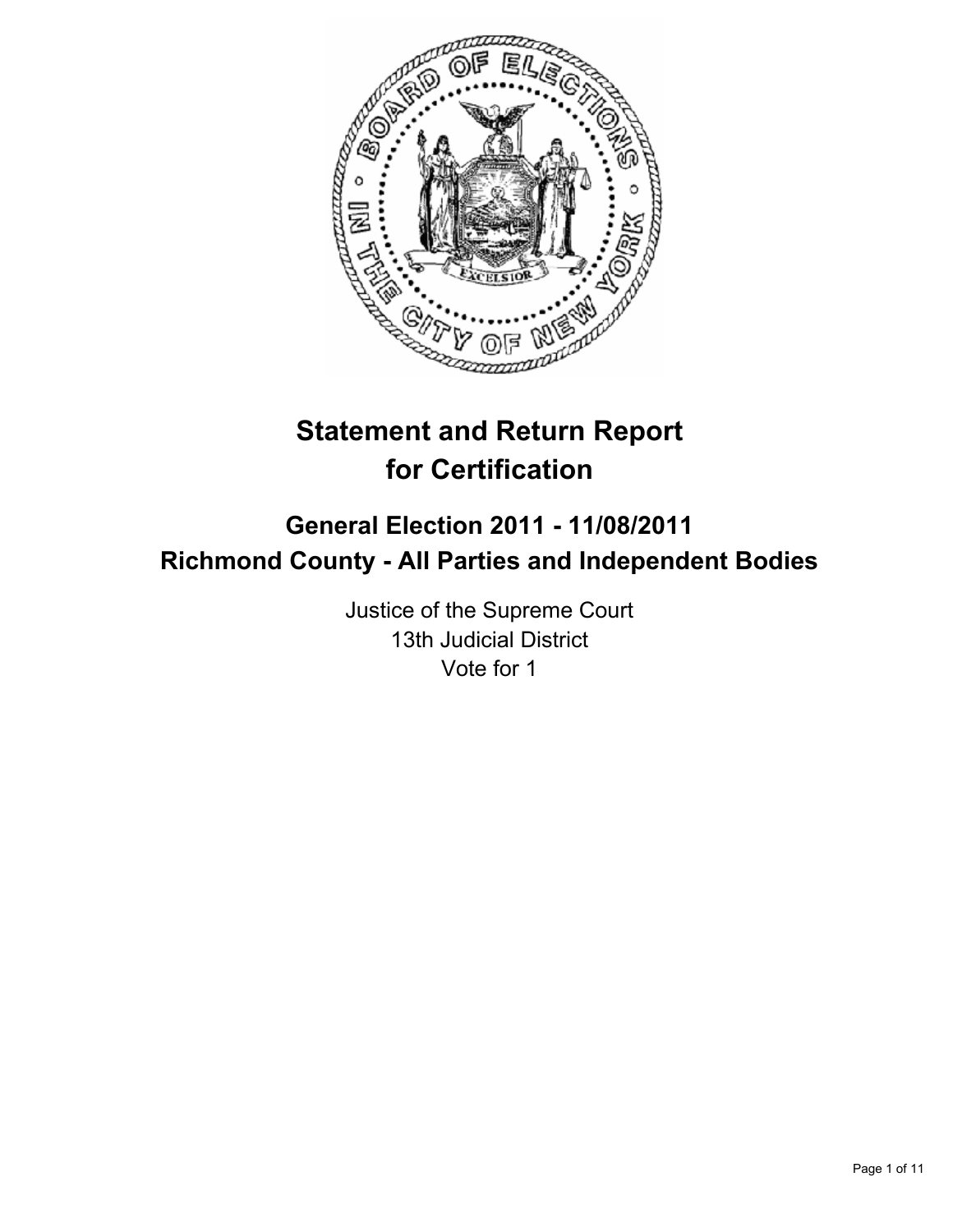

| PUBLIC COUNTER                                           | 4,641        |
|----------------------------------------------------------|--------------|
| <b>EMERGENCY</b>                                         | 0            |
| <b>ABSENTEE/MILITARY</b>                                 | 394          |
| <b>FEDERAL</b>                                           | 0            |
| SPECIAL PRESIDENTIAL                                     | 0            |
| AFFIDAVIT                                                | 12           |
| <b>Total Ballots</b>                                     | 5,047        |
| Less - Inapplicable Federal/Special Presidential Ballots | 0            |
| <b>Total Applicable Ballots</b>                          | 5,047        |
| JOSEPH J MALTESE (DEMOCRATIC)                            | 1,431        |
| JOSEPH J MALTESE (REPUBLICAN)                            | 2,177        |
| JOSEPH J MALTESE (CONSERVATIVE)                          | 451          |
| JOSEPH J MALTESE (INDEPENDENCE)                          | 315          |
| ANN SMITH (WRITE-IN)                                     | 1            |
| CARISSA ZUCCO (WRITE-IN)                                 | 1            |
| CHOCIES PLEASE (WRITE-IN)                                | 1            |
| FREL TOZZI (WRITE-IN)                                    | 1            |
| <b>GUY FALKE (WRITE-IN)</b>                              | 1            |
| JAMES ODDO (WRITE-IN)                                    | 1            |
| JAMIE BIRCH (WRITE-IN)                                   | 1            |
| JENNIFER ROSE MARCIANO (WRITE-IN)                        | 1            |
| JOHN KELLY (WRITE-IN)                                    | 1            |
| JONATHAN ROSSI (WRITE-IN)                                | $\mathbf{1}$ |
| MARIETTA A. CANNING (WRITE-IN)                           | 2            |
| MICHAEL APPLEBAUM (WRITE-IN)                             | 1            |
| NO NAME (WRITE-IN)                                       | 3            |
| ORLANDO MARRAZZO (WRITE-IN)                              | 1            |
| ROBERT MINOGUE (WRITE-IN)                                | 1            |
| ROSEMARY F. PALLADINO (WRITE-IN)                         | 1            |
| RUDOLPH W. GIULIANI (WRITE-IN)                           | $\mathbf 2$  |
| WAYNE OZZI (WRITE-IN)                                    | 1            |
| WILLIAM J SMITH (WRITE-IN)                               | 1            |
| <b>Total Votes</b>                                       | 4,397        |
| Unrecorded                                               | 650          |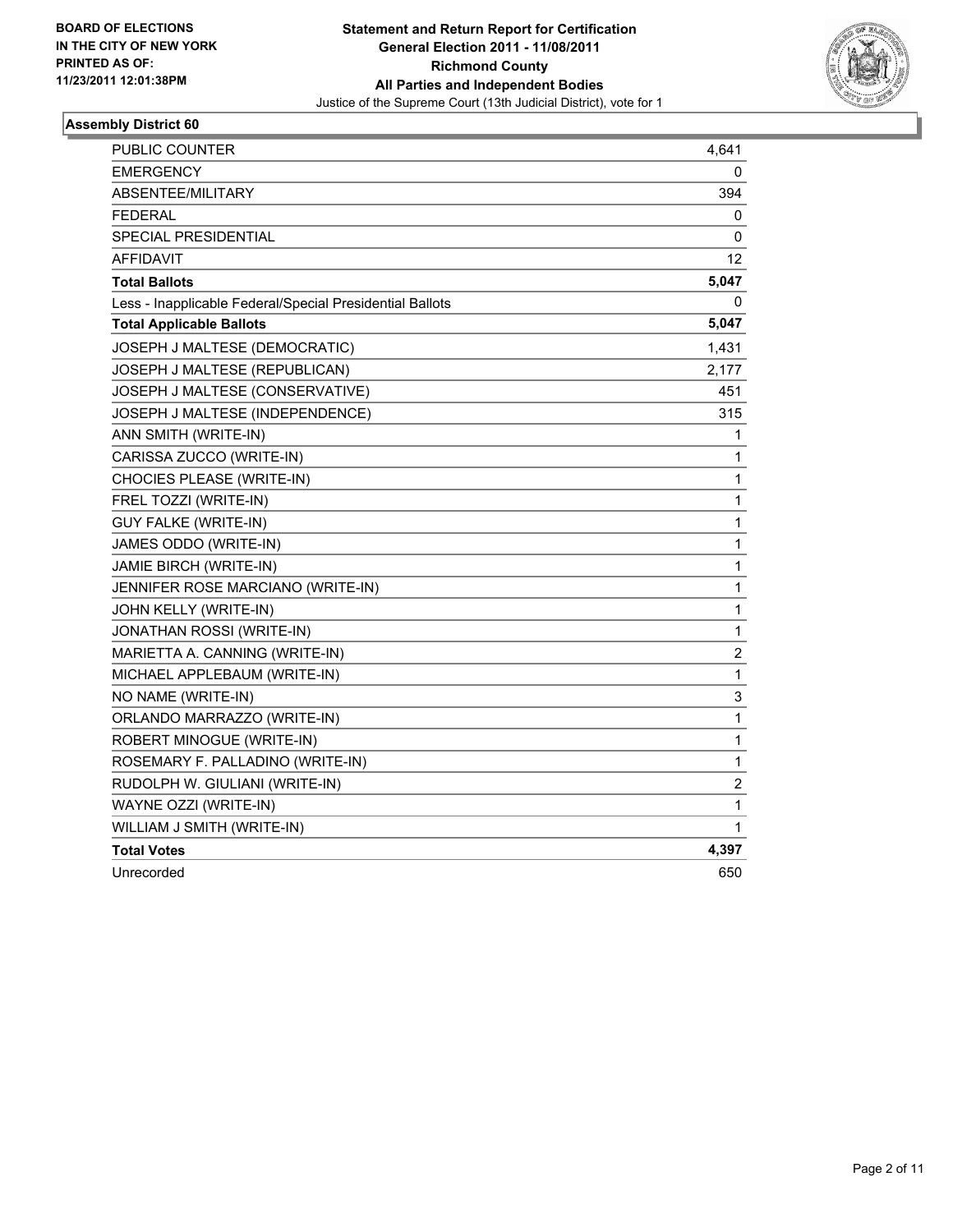

| <b>PUBLIC COUNTER</b>                                    | 7,350 |
|----------------------------------------------------------|-------|
| <b>EMERGENCY</b>                                         | 0     |
| ABSENTEE/MILITARY                                        | 650   |
| <b>FEDERAL</b>                                           | 0     |
| <b>SPECIAL PRESIDENTIAL</b>                              | 0     |
| AFFIDAVIT                                                | 63    |
| <b>Total Ballots</b>                                     | 8,063 |
| Less - Inapplicable Federal/Special Presidential Ballots | 0     |
| <b>Total Applicable Ballots</b>                          | 8,063 |
| JOSEPH J MALTESE (DEMOCRATIC)                            | 3,709 |
| JOSEPH J MALTESE (REPUBLICAN)                            | 2,127 |
| JOSEPH J MALTESE (CONSERVATIVE)                          | 557   |
| JOSEPH J MALTESE (INDEPENDENCE)                          | 503   |
| ANN TAYLOR (WRITE-IN)                                    | 1     |
| ANTHONY LURITO (WRITE-IN)                                | 2     |
| ANYBODY BUT MALTESE (WRITE-IN)                           | 1     |
| <b>ANYONE ELSE (WRITE-IN)</b>                            | 1     |
| <b>BRIAN BURCH (WRITE-IN)</b>                            | 1     |
| BRYAN TOMLINSON (WRITE-IN)                               | 1     |
| CHARLES BARRON (WRITE-IN)                                | 2     |
| DIVONNE COOGAN (WRITE-IN)                                | 1     |
| DONALD DUCK (WRITE-IN)                                   | 1     |
| EDDIE & CHAMP (WRITE-IN)                                 | 1     |
| EDWARD JERLIN (WRITE-IN)                                 | 1     |
| FRANCIS FOSTER (WRITE-IN)                                | 1     |
| <b>GEORGE WASHINGTON (WRITE-IN)</b>                      | 1     |
| <b>GREGORY FLOOD (WRITE-IN)</b>                          | 1     |
| HOMER SIMPSON (WRITE-IN)                                 | 1     |
| JOHN C GUSTAFSSON (WRITE-IN)                             | 2     |
| JOSEPH SULLIVAN (WRITE-IN)                               | 1     |
| KATHLEEN KAWECKI (WRITE-IN)                              | 1     |
| LEON RUSSELL (WRITE-IN)                                  | 1     |
| MARC NATION (WRITE-IN)                                   | 1     |
| MARIETTA A CANNING (WRITE-IN)                            | 1     |
| MARK SWEENY (WRITE-IN)                                   | 1     |
| MICHAEL BRENNAN (WRITE-IN)                               | 1     |
| MICHAEL SAVAGE (WRITE-IN)                                | 1     |
| MICKEY MOUSE (WRITE-IN)                                  | 1     |
| MIKE O'BRIEN (WRITE-IN)                                  | 1     |
| NO NAME (WRITE-IN)                                       | 4     |
| ORIN COHEN (WRITE-IN)                                    | 1     |
| PATRICIA TAYLOR (WRITE-IN)                               | 1     |
| PAUL J. FOOTE (WRITE-IN)                                 | 1     |
| PETER J MURRAY (WRITE-IN)                                | 1     |
| PHIL STRANIERE (WRITE-IN)                                | 1     |
| PHILIP G. MINARDO (WRITE-IN)                             | 1     |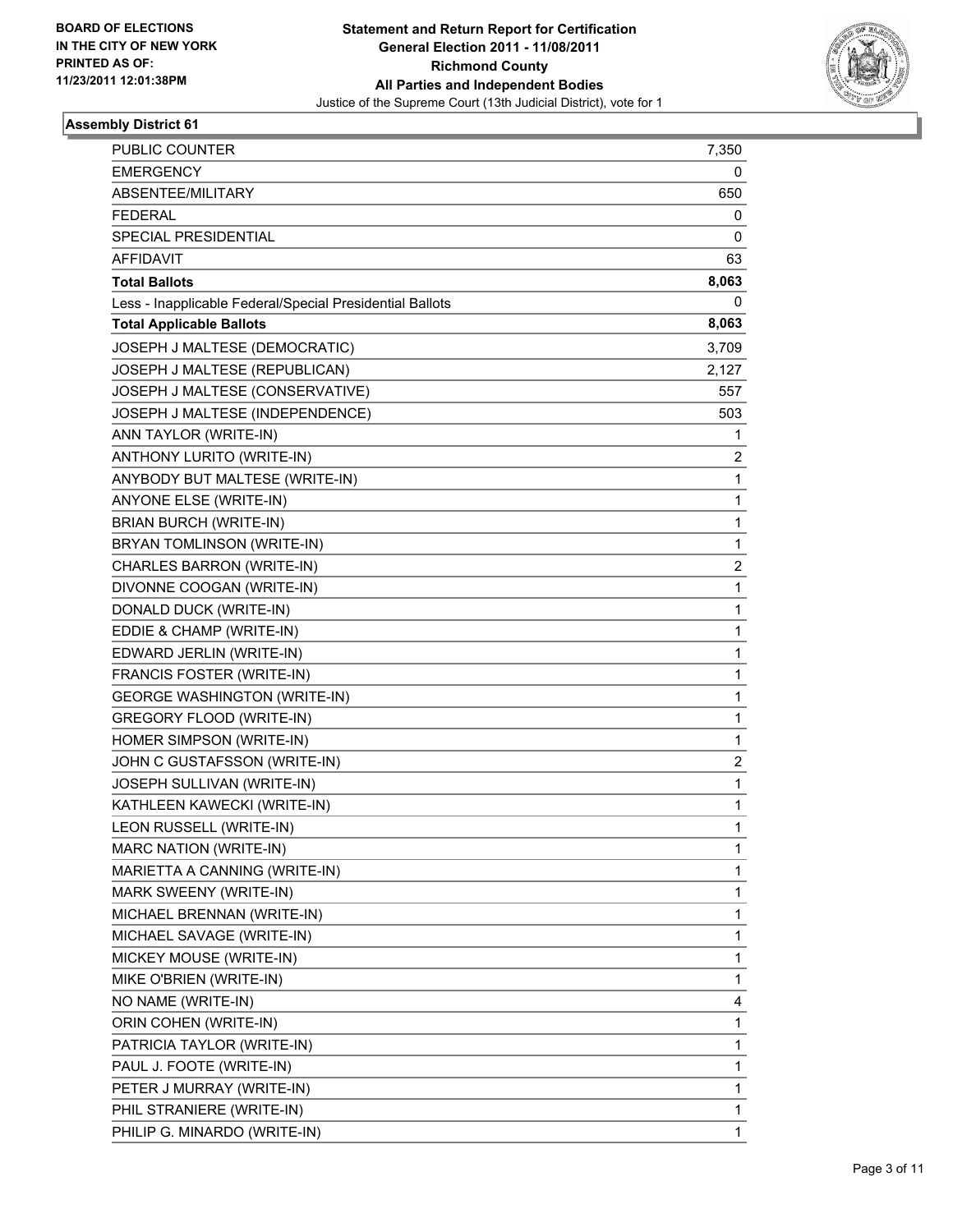

| RON KUBY (WRITE-IN)          |       |
|------------------------------|-------|
| STEPHANIE CONNERS (WRITE-IN) |       |
| THOMAS ALIOTTA (WRITE-IN)    |       |
| THOMAS DOFFY (WRITE-IN)      |       |
| <b>Total Votes</b>           | 6,939 |
| Unrecorded                   | 1.124 |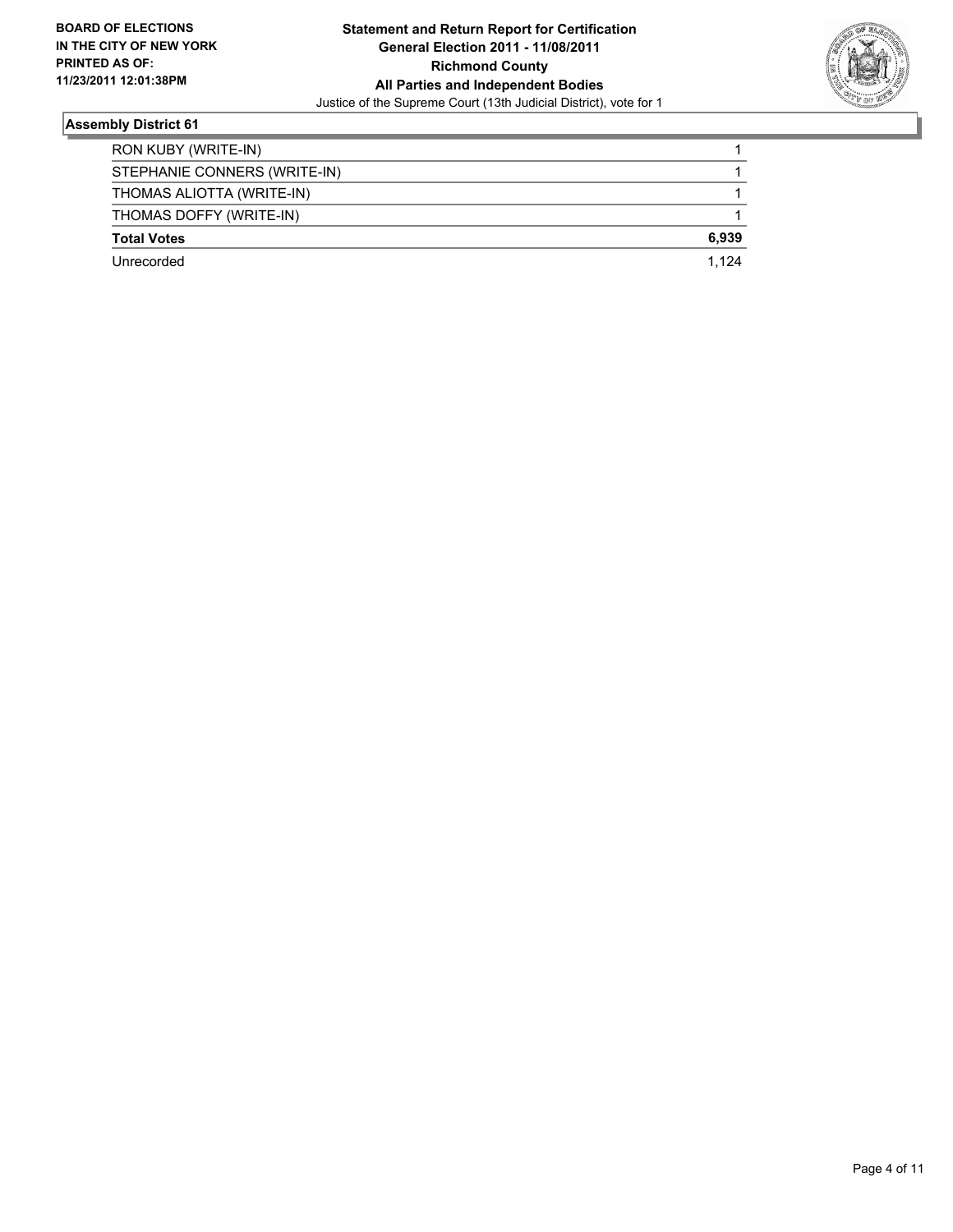

| PUBLIC COUNTER                                           | 7,725                   |
|----------------------------------------------------------|-------------------------|
| <b>EMERGENCY</b>                                         | 0                       |
| ABSENTEE/MILITARY                                        | 558                     |
| <b>FEDERAL</b>                                           | 0                       |
| SPECIAL PRESIDENTIAL                                     | 0                       |
| AFFIDAVIT                                                | 35                      |
| <b>Total Ballots</b>                                     | 8,318                   |
| Less - Inapplicable Federal/Special Presidential Ballots | 0                       |
| <b>Total Applicable Ballots</b>                          | 8,318                   |
| JOSEPH J MALTESE (DEMOCRATIC)                            | 1,857                   |
| JOSEPH J MALTESE (REPUBLICAN)                            | 4,121                   |
| JOSEPH J MALTESE (CONSERVATIVE)                          | 857                     |
| JOSEPH J MALTESE (INDEPENDENCE)                          | 480                     |
| A LIBERAL (WRITE-IN)                                     | 1                       |
| <b>ADRIENNE KING (WRITE-IN)</b>                          | 1                       |
| ANYBODY ELSE (WRITE-IN)                                  | 1                       |
| ARTHUR GREEN (WRITE-IN)                                  | 1                       |
| BILL MURRARY (WRITE-IN)                                  | 1                       |
| BRENDAN T LANTRY (WRITE-IN)                              | 1                       |
| <b>BUGS BUNNY (WRITE-IN)</b>                             | 1                       |
| CARMINE ALOIA (WRITE-IN)                                 | 2                       |
| CHRIS PRIANO (WRITE-IN)                                  | 1                       |
| CURTIS SLIWA (WRITE-IN)                                  | 1                       |
| DANIEL D LEDDY (WRITE-IN)                                | 1                       |
| DANIEL DONOVAN (WRITE-IN)                                | 1                       |
| DONALD DUCK (WRITE-IN)                                   | 1                       |
| EDWARD L JOSEY (WRITE-IN)                                | 1                       |
| EUGENE LAMB (WRITE-IN)                                   | 1                       |
| <b>GARY M RUSSELL (WRITE-IN)</b>                         | 1                       |
| GWEN P KELLY II (WRITE-IN)                               | 2                       |
| HENRY SVAZO (WRITE-IN)                                   | 1                       |
| JACQUELINE PEREL (WRITE-IN)                              | 1                       |
| JANELE HYER-SPENCER (WRITE-IN)                           | 1                       |
| JASON MENNA (WRITE-IN)                                   | 2                       |
| JOSH HOTTO (WRITE-IN)                                    | 1                       |
| KEVIN JOYCE (WRITE-IN)                                   | 1                       |
| LESTER J FIGUEROA (WRITE-IN)                             | 1                       |
| LISA SATTIE (WRITE-IN)                                   | 1                       |
| LORRAINE M MILLAN (WRITE-IN)                             | 1                       |
| MICHAEL MCKOFKE (WRITE-IN)                               | 1                       |
| MOSHE FEINSTIEN (WRITE-IN)                               | $\overline{\mathbf{c}}$ |
| NO CHOICE (WRITE-IN)                                     | 1                       |
| NO FIRST NAME/LAST NAME (WRITE-IN)                       | 1                       |
| NO NAME (WRITE-IN)                                       | 1                       |
| OCCUPY WALL STREET (WRITE-IN)                            | 2                       |
| PHILIP BANKS (WRITE-IN)                                  | 1                       |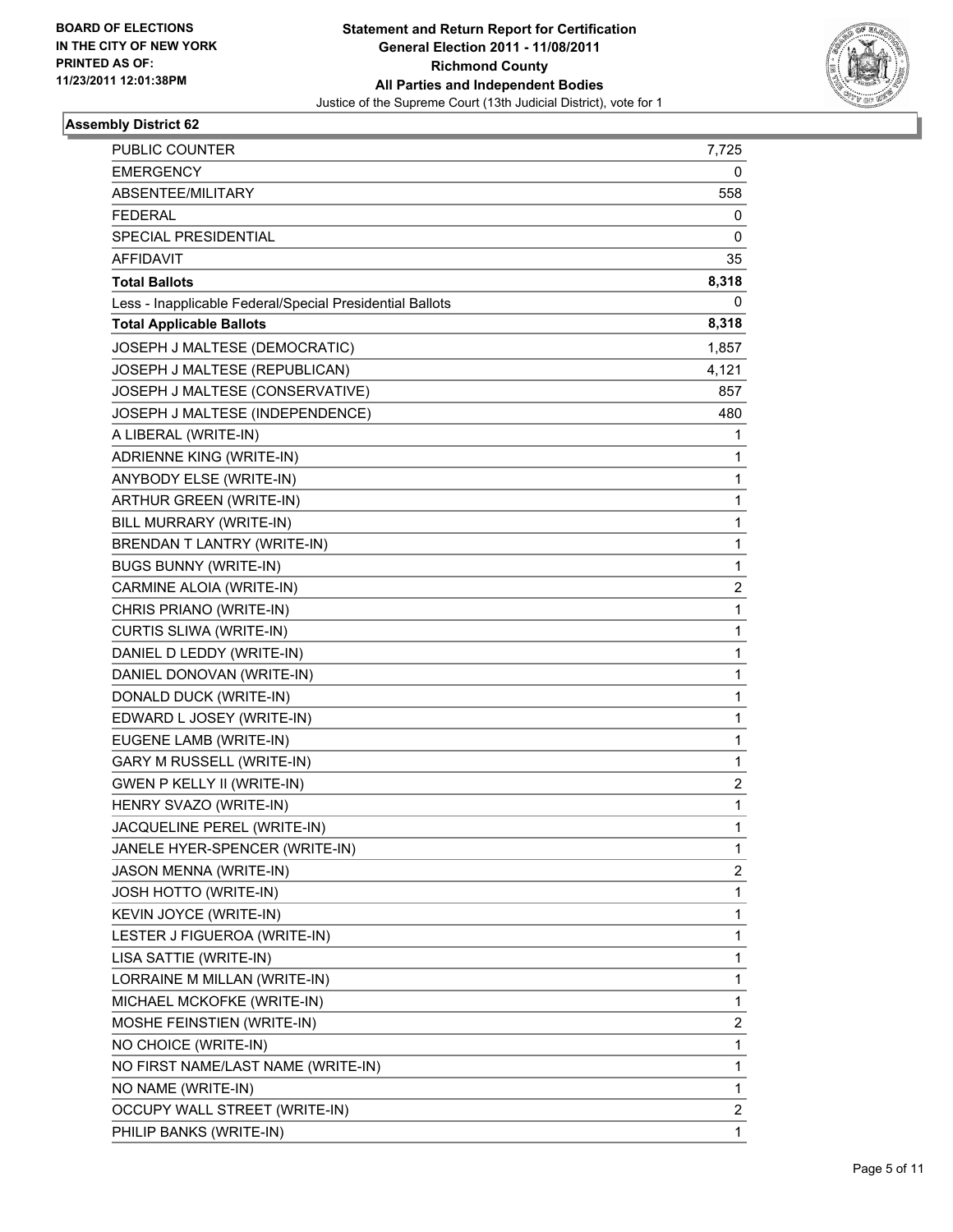

| PHILLIP MATTHEWS (WRITE-IN)          |       |
|--------------------------------------|-------|
| RICHARD ANDERSON (WRITE-IN)          |       |
| RICHARD RICCOBONO (WRITE-IN)         |       |
| ROBERT BORK (WRITE-IN)               |       |
| SAMUEL ADAMS (WRITE-IN)              |       |
| SELINA KYLE (WRITE-IN)               |       |
| SESSUE HAYAKAWA (WRITE-IN)           |       |
| STOP POLITICAL CORRUPTION (WRITE-IN) |       |
| TERENCE MICHARONI (WRITE-IN)         |       |
| <b>VINCENT GARRATANO (WRITE-IN)</b>  |       |
| <b>VLADIMIR PUTIN (WRITE-IN)</b>     |       |
| <b>WORKING FAMILIES (WRITE-IN)</b>   |       |
| <b>Total Votes</b>                   | 7,365 |
| Unrecorded                           | 953   |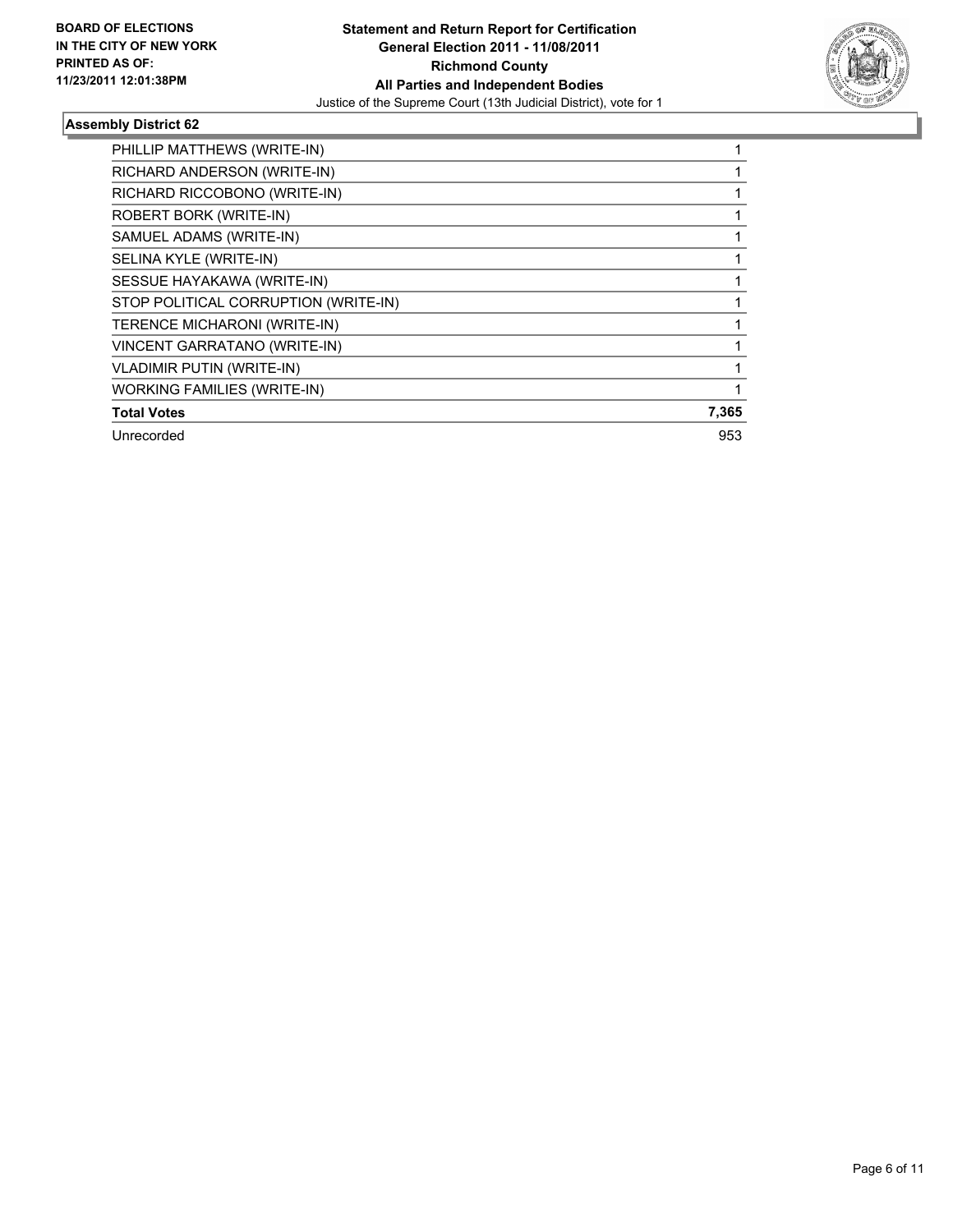

| <b>PUBLIC COUNTER</b>                                    | 5,831                   |
|----------------------------------------------------------|-------------------------|
| <b>EMERGENCY</b>                                         | 0                       |
| ABSENTEE/MILITARY                                        | 550                     |
| <b>FEDERAL</b>                                           | 0                       |
| <b>SPECIAL PRESIDENTIAL</b>                              | 0                       |
| AFFIDAVIT                                                | 25                      |
| <b>Total Ballots</b>                                     | 6,406                   |
| Less - Inapplicable Federal/Special Presidential Ballots | 0                       |
| <b>Total Applicable Ballots</b>                          | 6,406                   |
| JOSEPH J MALTESE (DEMOCRATIC)                            | 2,290                   |
| JOSEPH J MALTESE (REPUBLICAN)                            | 2,456                   |
| JOSEPH J MALTESE (CONSERVATIVE)                          | 453                     |
| JOSEPH J MALTESE (INDEPENDENCE)                          | 359                     |
| (KATE) RAT CHRISTOFOS (WRITE-IN)                         | 1                       |
| AL KING (WRITE-IN)                                       | 1                       |
| ANTHONY LURITO (WRITE-IN)                                | 1                       |
| ANYBODY ELSE (WRITE-IN)                                  | 1                       |
| BRENDAN T LANTRY (WRITE-IN)                              | 1                       |
| BRYAN T. KURTZBERG (WRITE-IN)                            | 3                       |
| CARA MIA HART (WRITE-IN)                                 | $\overline{\mathbf{c}}$ |
| CATHERINE DIDOMENICO (WRITE-IN)                          | 1                       |
| DENIS DONOVAN (WRITE-IN)                                 | 1                       |
| ERNEST NORRIS (WRITE-IN)                                 | 1                       |
| JOEL TRAUBE (WRITE-IN)                                   | 1                       |
| JUDGE ANDREW NAPOLITANO (WRITE-IN)                       | 1                       |
| JUDGE NORLAND (WRITE-IN)                                 | 1                       |
| M. PEREZ (WRITE-IN)                                      | 1                       |
| MARIO CRESCENZO (WRITE-IN)                               | 1                       |
| MICHAEL DENKER (WRITE-IN)                                | 1                       |
| MICHAEL SANTORELLA (WRITE-IN)                            | 1                       |
| MITCHELL ZINK (WRITE-IN)                                 | 1                       |
| NO FIRST NAME/LAST NAME (WRITE-IN)                       | 1                       |
| NO NAME (WRITE-IN)                                       | 2                       |
| PAUL ARRABITO (WRITE-IN)                                 | 1                       |
| PAUL FORSTER (WRITE-IN)                                  | 1                       |
| RON PAUL (WRITE-IN)                                      | 1                       |
| SAL BRANCIFORFL (WRITE-IN)                               | 1                       |
| STEPHEN ANEST (WRITE-IN)                                 | 1                       |
| <b>Total Votes</b>                                       | 5,587                   |
| Unrecorded                                               | 819                     |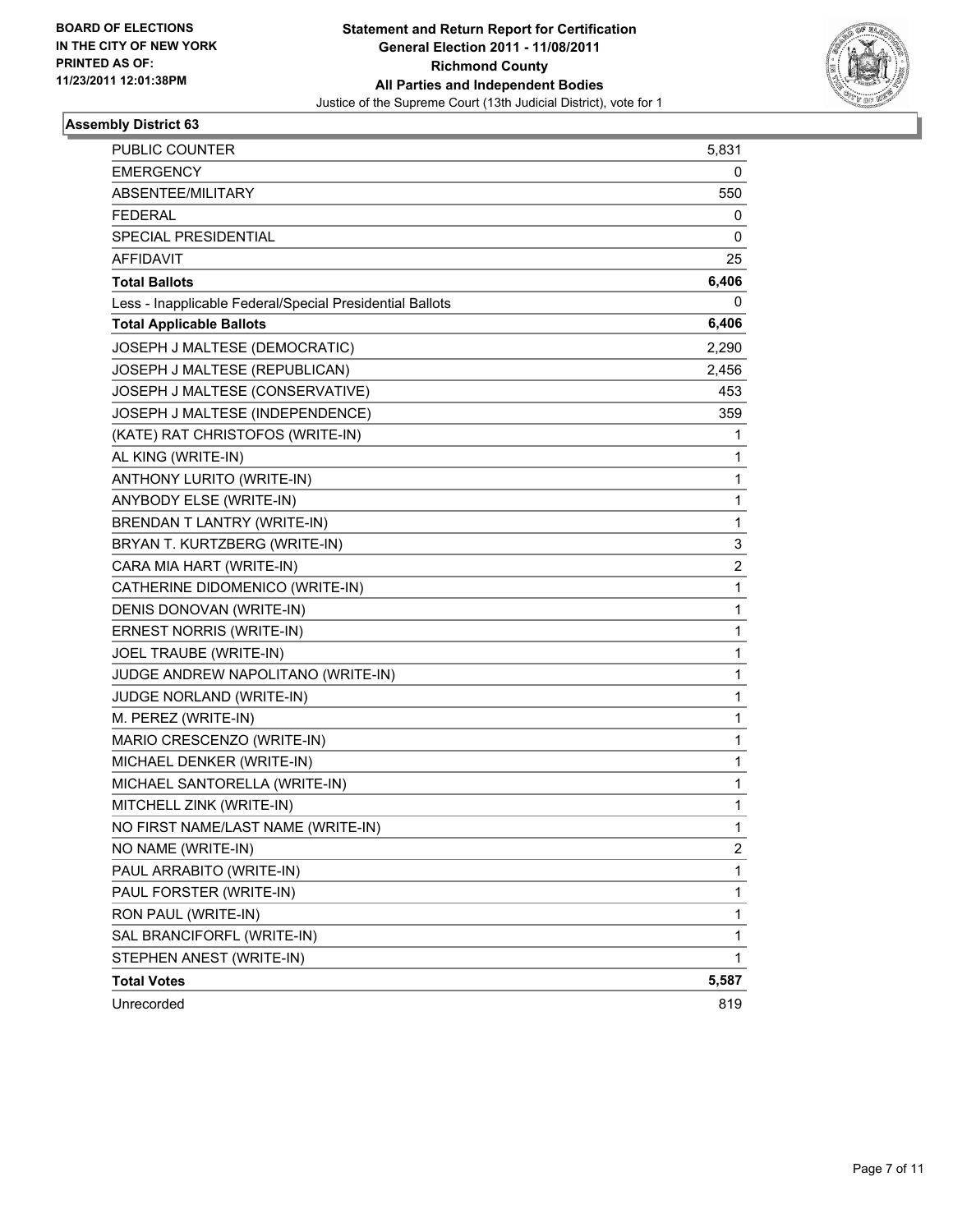

#### **Total for Justice of the Supreme Court (13th Judicial District) - Richmond County**

| <b>PUBLIC COUNTER</b>                                    | 25,547         |
|----------------------------------------------------------|----------------|
| <b>EMERGENCY</b>                                         | 0              |
| ABSENTEE/MILITARY                                        | 2,152          |
| <b>FEDERAL</b>                                           | 0              |
| SPECIAL PRESIDENTIAL                                     | 0              |
| AFFIDAVIT                                                | 135            |
| <b>Total Ballots</b>                                     | 27,834         |
| Less - Inapplicable Federal/Special Presidential Ballots | 0              |
| <b>Total Applicable Ballots</b>                          | 27,834         |
| JOSEPH J MALTESE (DEMOCRATIC)                            | 9,287          |
| JOSEPH J MALTESE (REPUBLICAN)                            | 10,881         |
| JOSEPH J MALTESE (CONSERVATIVE)                          | 2,318          |
| JOSEPH J MALTESE (INDEPENDENCE)                          | 1,657          |
| (KATE) RAT CHRISTOFOS (WRITE-IN)                         | 1              |
| A LIBERAL (WRITE-IN)                                     | 1              |
| ADRIENNE KING (WRITE-IN)                                 | 1              |
| AL KING (WRITE-IN)                                       | 1              |
| ANN SMITH (WRITE-IN)                                     | $\mathbf{1}$   |
| ANN TAYLOR (WRITE-IN)                                    | 1              |
| ANTHONY LURITO (WRITE-IN)                                | 3              |
| ANYBODY BUT MALTESE (WRITE-IN)                           | 1              |
| ANYBODY ELSE (WRITE-IN)                                  | 2              |
| ANYONE ELSE (WRITE-IN)                                   | 1              |
| ARTHUR GREEN (WRITE-IN)                                  | $\mathbf{1}$   |
| BILL MURRARY (WRITE-IN)                                  | 1              |
| BRENDAN T LANTRY (WRITE-IN)                              | 2              |
| BRIAN BURCH (WRITE-IN)                                   | $\mathbf{1}$   |
| BRYAN T. KURTZBERG (WRITE-IN)                            | 3              |
| BRYAN TOMLINSON (WRITE-IN)                               | 1              |
| <b>BUGS BUNNY (WRITE-IN)</b>                             | $\mathbf{1}$   |
| CARA MIA HART (WRITE-IN)                                 | 2              |
| CARISSA ZUCCO (WRITE-IN)                                 | 1              |
| CARMINE ALOIA (WRITE-IN)                                 | $\overline{c}$ |
| CATHERINE DIDOMENICO (WRITE-IN)                          | 1              |
| CHARLES BARRON (WRITE-IN)                                | 2              |
| CHOCIES PLEASE (WRITE-IN)                                | 1              |
| CHRIS PRIANO (WRITE-IN)                                  | 1              |
| CURTIS SLIWA (WRITE-IN)                                  | 1              |
| DANIEL D LEDDY (WRITE-IN)                                | 1              |
| DANIEL DONOVAN (WRITE-IN)                                | 1              |
| DENIS DONOVAN (WRITE-IN)                                 | 1              |
| DIVONNE COOGAN (WRITE-IN)                                | 1              |
| DONALD DUCK (WRITE-IN)                                   | 2              |
| EDDIE & CHAMP (WRITE-IN)                                 | 1              |
| EDWARD JERLIN (WRITE-IN)                                 | 1              |
| EDWARD L JOSEY (WRITE-IN)                                | 1              |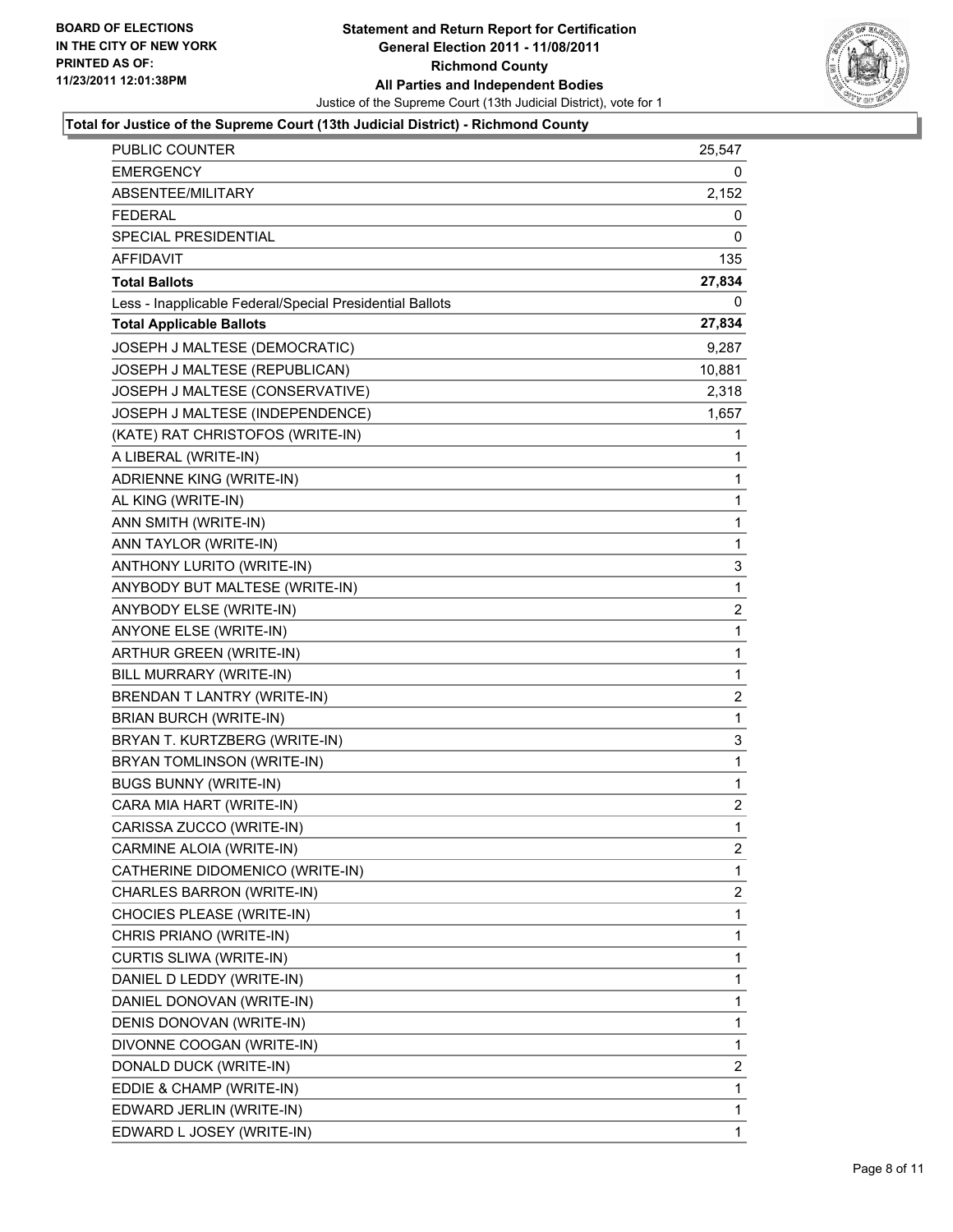

#### **Total for Justice of the Supreme Court (13th Judicial District) - Richmond County**

| ERNEST NORRIS (WRITE-IN)            | 1              |
|-------------------------------------|----------------|
| EUGENE LAMB (WRITE-IN)              | 1              |
| FRANCIS FOSTER (WRITE-IN)           | 1              |
| FREL TOZZI (WRITE-IN)               | 1              |
| <b>GARY M RUSSELL (WRITE-IN)</b>    | 1              |
| <b>GEORGE WASHINGTON (WRITE-IN)</b> | 1              |
| GREGORY FLOOD (WRITE-IN)            | 1              |
| <b>GUY FALKE (WRITE-IN)</b>         | 1              |
| <b>GWEN P KELLY II (WRITE-IN)</b>   | 2              |
| HENRY SVAZO (WRITE-IN)              | 1              |
| HOMER SIMPSON (WRITE-IN)            | 1              |
| JACQUELINE PEREL (WRITE-IN)         | 1              |
| JAMES ODDO (WRITE-IN)               | 1              |
| JAMIE BIRCH (WRITE-IN)              | 1              |
| JANELE HYER-SPENCER (WRITE-IN)      | 1              |
| JASON MENNA (WRITE-IN)              | $\overline{c}$ |
| JENNIFER ROSE MARCIANO (WRITE-IN)   | 1              |
| JOEL TRAUBE (WRITE-IN)              | 1              |
| JOHN C GUSTAFSSON (WRITE-IN)        | $\overline{2}$ |
| JOHN KELLY (WRITE-IN)               | 1              |
| JONATHAN ROSSI (WRITE-IN)           | 1              |
| JOSEPH SULLIVAN (WRITE-IN)          | 1              |
| <b>JOSH HOTTO (WRITE-IN)</b>        | 1              |
| JUDGE ANDREW NAPOLITANO (WRITE-IN)  | 1              |
| JUDGE NORLAND (WRITE-IN)            | 1              |
| KATHLEEN KAWECKI (WRITE-IN)         | 1              |
| KEVIN JOYCE (WRITE-IN)              | 1              |
| LEON RUSSELL (WRITE-IN)             | 1              |
| LESTER J FIGUEROA (WRITE-IN)        | 1              |
| LISA SATTIE (WRITE-IN)              | 1              |
| LORRAINE M MILLAN (WRITE-IN)        | 1              |
| M. PEREZ (WRITE-IN)                 | 1              |
| MARC NATION (WRITE-IN)              | 1              |
| MARIETTA A CANNING (WRITE-IN)       | 1              |
| MARIETTA A. CANNING (WRITE-IN)      | $\overline{2}$ |
| MARIO CRESCENZO (WRITE-IN)          | 1              |
| MARK SWEENY (WRITE-IN)              | 1              |
| MICHAEL APPLEBAUM (WRITE-IN)        | 1              |
| MICHAEL BRENNAN (WRITE-IN)          | 1              |
| MICHAEL DENKER (WRITE-IN)           | 1              |
| MICHAEL MCKOFKE (WRITE-IN)          | 1              |
| MICHAEL SANTORELLA (WRITE-IN)       | 1              |
| MICHAEL SAVAGE (WRITE-IN)           | 1              |
| MICKEY MOUSE (WRITE-IN)             | 1              |
| MIKE O'BRIEN (WRITE-IN)             | 1              |
| MITCHELL ZINK (WRITE-IN)            | 1              |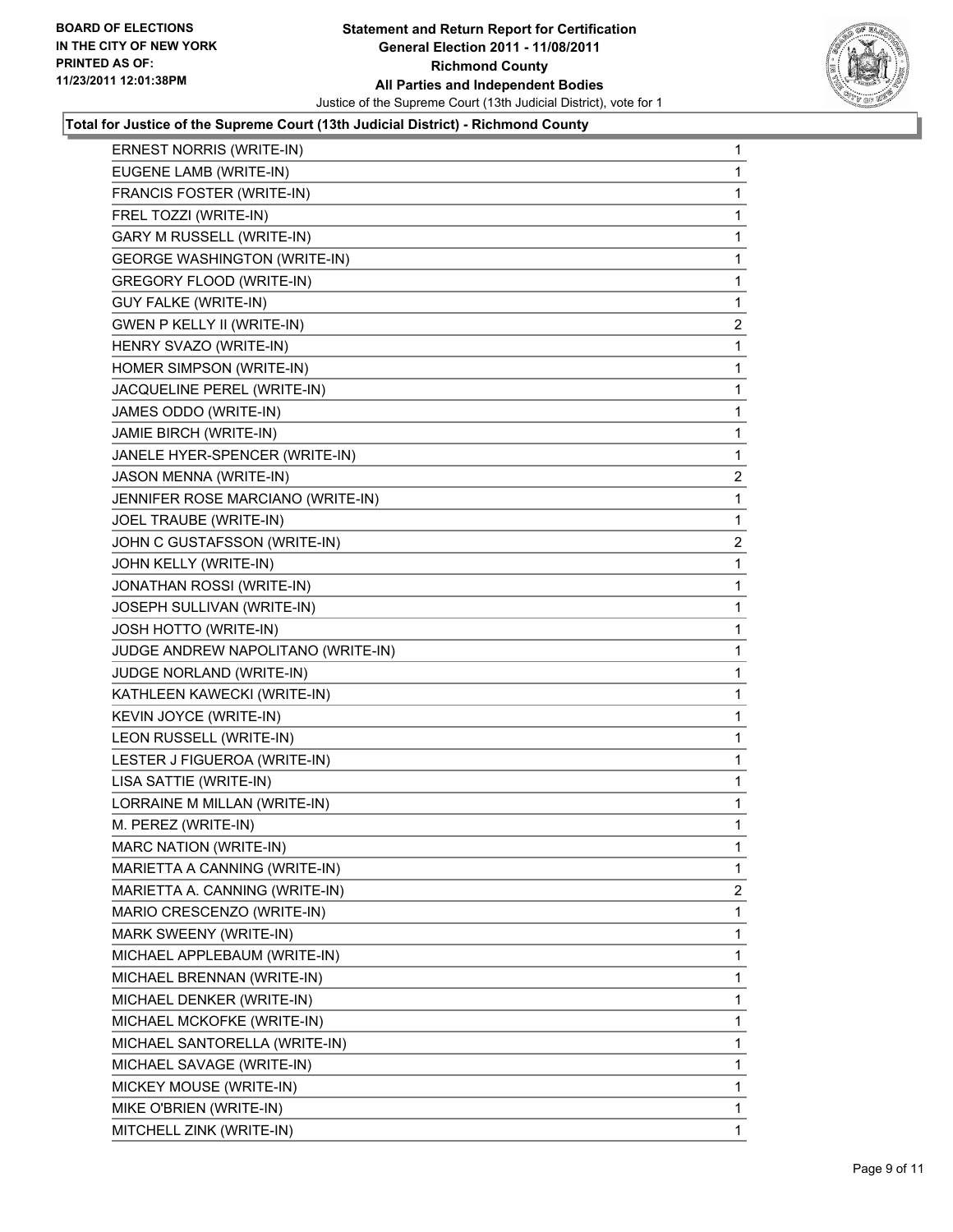

#### **Total for Justice of the Supreme Court (13th Judicial District) - Richmond County**

| MOSHE FEINSTIEN (WRITE-IN)           | 2              |
|--------------------------------------|----------------|
| NO CHOICE (WRITE-IN)                 | 1              |
| NO FIRST NAME/LAST NAME (WRITE-IN)   | $\overline{2}$ |
| NO NAME (WRITE-IN)                   | 10             |
| OCCUPY WALL STREET (WRITE-IN)        | 2              |
| ORIN COHEN (WRITE-IN)                | 1              |
| ORLANDO MARRAZZO (WRITE-IN)          | 1              |
| PATRICIA TAYLOR (WRITE-IN)           | 1              |
| PAUL ARRABITO (WRITE-IN)             | 1              |
| PAUL FORSTER (WRITE-IN)              | 1              |
| PAUL J. FOOTE (WRITE-IN)             | 1              |
| PETER J MURRAY (WRITE-IN)            | 1              |
| PHIL STRANIERE (WRITE-IN)            | 1              |
| PHILIP BANKS (WRITE-IN)              | 1              |
| PHILIP G. MINARDO (WRITE-IN)         | 1              |
| PHILLIP MATTHEWS (WRITE-IN)          | 1              |
| RICHARD ANDERSON (WRITE-IN)          | 1              |
| RICHARD RICCOBONO (WRITE-IN)         | 1              |
| ROBERT BORK (WRITE-IN)               | 1              |
| ROBERT MINOGUE (WRITE-IN)            | 1              |
| RON KUBY (WRITE-IN)                  | 1              |
| RON PAUL (WRITE-IN)                  | 1              |
| ROSEMARY F. PALLADINO (WRITE-IN)     | 1              |
| RUDOLPH W. GIULIANI (WRITE-IN)       | 2              |
| SAL BRANCIFORFL (WRITE-IN)           | 1              |
| SAMUEL ADAMS (WRITE-IN)              | 1              |
| SELINA KYLE (WRITE-IN)               | 1              |
| SESSUE HAYAKAWA (WRITE-IN)           | 1              |
| STEPHANIE CONNERS (WRITE-IN)         | 1              |
| STEPHEN ANEST (WRITE-IN)             | 1              |
| STOP POLITICAL CORRUPTION (WRITE-IN) | 1              |
| TERENCE MICHARONI (WRITE-IN)         | 1              |
| THOMAS ALIOTTA (WRITE-IN)            | 1              |
| THOMAS DOFFY (WRITE-IN)              | 1              |
| VINCENT GARRATANO (WRITE-IN)         | 1              |
| <b>VLADIMIR PUTIN (WRITE-IN)</b>     | 1              |
| WAYNE OZZI (WRITE-IN)                | 1              |
| WILLIAM J SMITH (WRITE-IN)           | 1              |
| <b>WORKING FAMILIES (WRITE-IN)</b>   | 1              |
| <b>Total Votes</b>                   | 24,288         |
| Unrecorded                           | 3,546          |